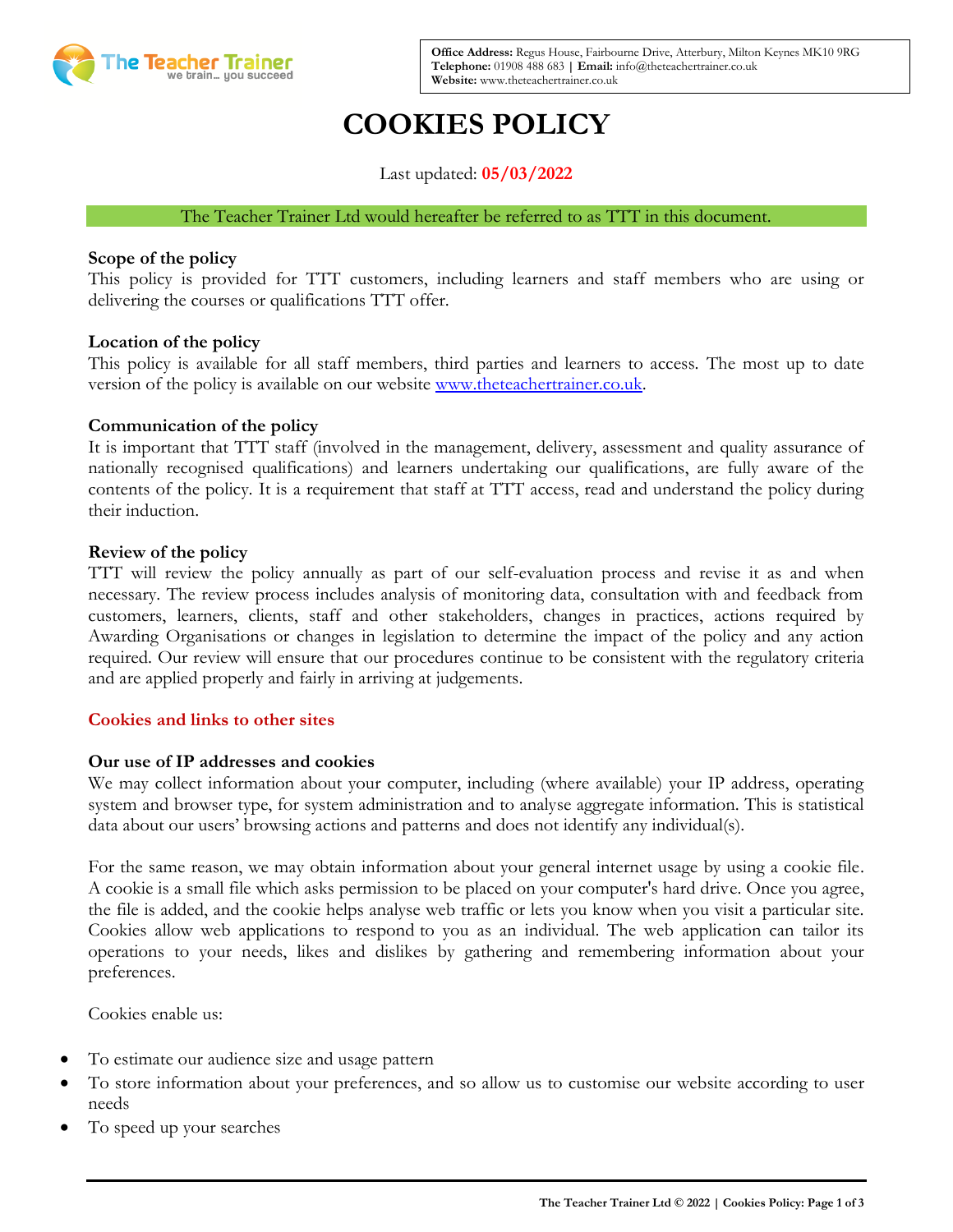

• To recognize you when you return to our site

We use traffic log cookies to identify which pages are being used. This helps us analyse data about web page traffic and improve our website in order to tailor it to customer needs. We only use this information for statistical analysis purposes and then the data is removed from the system.

Overall, cookies help us provide you with a better website, by enabling us to monitor which pages you find useful and which you do not. A cookie in no way gives us access to your computer or any information about you, other than the data you choose to share with us.

By using the website of The Teacher Trainer Ltd, you consent to the usage of data captured by the use of cookies. You can choose to accept or decline cookies. Most web browsers automatically accept cookies, but you can usually modify your browser setting to decline cookies if you prefer. Unless you have adjusted your browser setting so that it will refuse cookies, our system will issue cookies when you log on to our site. Declining cookies may prevent you from taking full advantage of the website.

## **The third-party tools we use:**

- a) **Google Analytics:** Page views, source and time spent on website are part of the user website activities information we can see with this cookie. This information cannot be tracked back to any individuals as it is displayed as depersonalised numbers; this is in order to help protect your privacy whilst using our website. Using Google Analytics, we can take account of which content is popular, helping us to provide you with reading and viewing materials which you will enjoy and find useful in the future. We also use Google Analytics Remarketing cookies to display adverts on third party websites to our past site users, based on their past visits. The data we collect will only be used in accordance with our own Privacy Policy and Google's [Privacy Policy.](https://developers.google.com/analytics/devguides/collection/analyticsjs/cookie-usage) Should you not wish for your website visits to be recorded by Google Analytics, you are able to opt-out with the addition of a browser add-on: Google Analytics [Opt-out Browser Add-on.](https://tools.google.com/dlpage/gaoptout/)
- b) **Google Analytics Advertiser:** We use Google Analytics Advertiser features, which helps us to better understand site visitors, via anonymised data. This can include collecting information from:
- Google Display Network Impression Reporting
- DoubleClick Platform integrations
- Google Analytics Demographics and Interest Reporting
- Remarketing with Google Analytics

This information is collected via Google advertising cookies and anonymous identifiers, in addition to data collected through the standard Google Analytics implementation. It allows us to understand what type of users visit the site, which then allows us to improve the website's offerings for a better user experience.

- c) **Google AdWords:** We use Google AdWords to see which pages led to our users submitting contact forms to us, which allows us to create a more effective marketing campaigns and make better use of our paid search budget.
- d) **DoubleClick:** We use DoubleClick cookies and remarketing codes on our website to record user activity. The information we collect allows us to create targeted advertising in future work and across Google's network of partners.